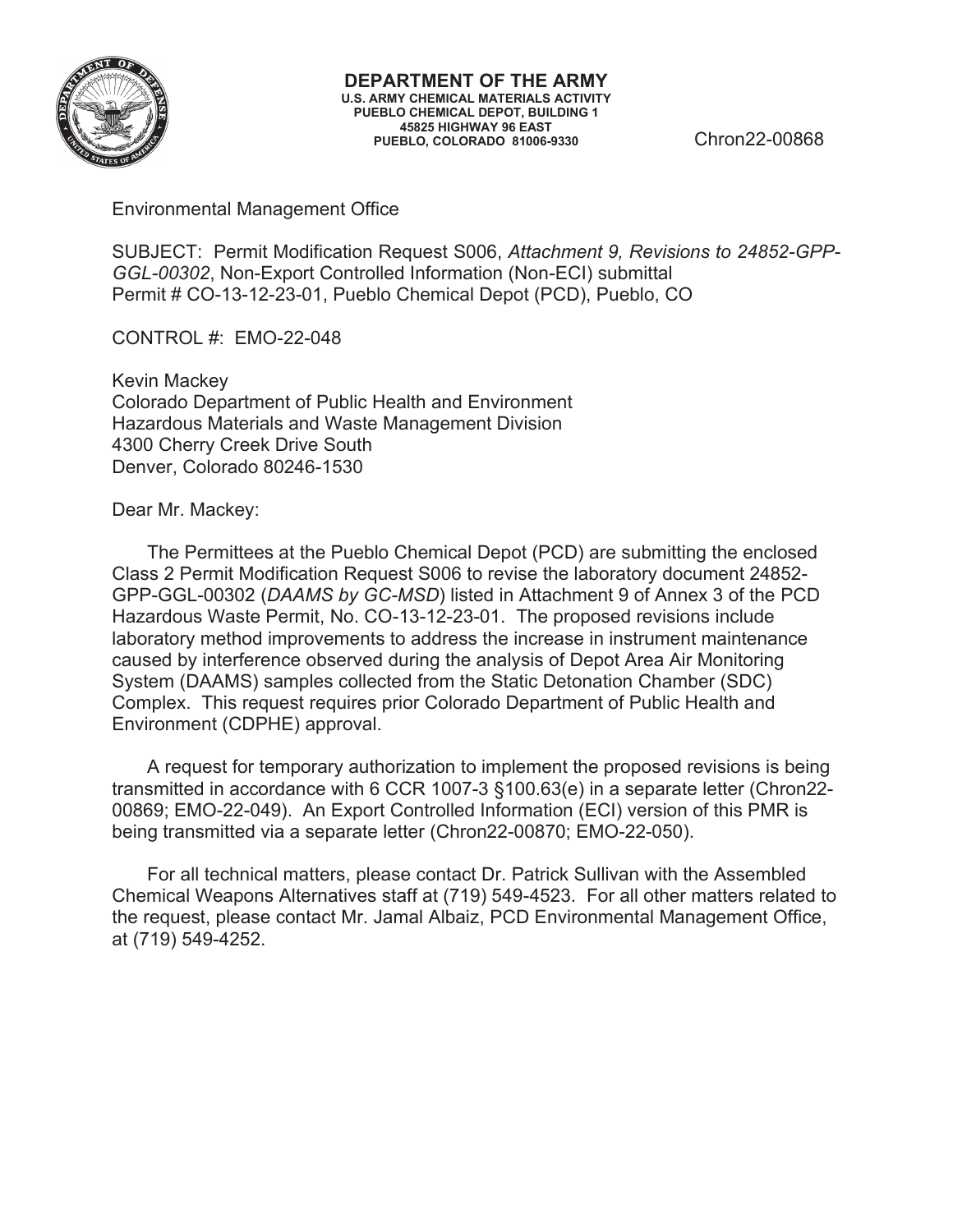Sincerely,

LACROIX.JASON.ANGE Digitally signed by<br>LACROIX.JASON.ANGE LACROIX.JASON.ANGELO.1012266304 LO.1012266304 Date: 2022.03.29 16:28:09 -06'00'

Jason A. Lacroix \* Date Todd Ailes \* Date Colonel, U.S. Army **Project Manager** Commanding **Bechtel Pueblo Team** 

Detrict Chicago Superinter Chicago Superinter Chicago Superinter Chicago Superinter Chicago Superinter Chicago Superinter Chicago Superinter Chicago Superinter Chicago Superinter Chicago Superinter Chicago Superinter Chica Digitally signed by: Ailes, Todd  $DN: CN = Ailes, Todd C = US O =$ Ailes, Todde: CRIP Styled By: Alles, Todd C = N Date: 2022.03.21 16:11:01 -06'00'

 $\frac{\text{Date: } 2022.03.29}{11.04.46 \cdot 06'00'}.$ LEVI.WALTON.WA Digitally signed by<br>LEVI.WALTON.WA LEVI.WALTON.WAYNE.12314315 YNE.1231431558 Bate: 2022.03.29 11:04:46 -06'00'

Walton W. Levi<sup>\*</sup> Date

Site Project Manager Pueblo Chemical Agent-Destruction Pilot Plant

**Enclosures** 

CC:

Ms. Carmen Howard, Pueblo County Planning/Development, 229 West 12th Street, Pueblo, CO 81003-2810

Mr. Jesse Newland, US EPA Region 8, 1595 Wynkoop Street, Denver, CO 80202-1129 Mr. Walton W. Levi, PCAPP, 45825 Highway 96 East, Pueblo, CO 81006-9330 Mr. Michael Saupe, PCAPP Environmental Manager, 45825 Highway 96 East, Pueblo, CO 81006-9330

Mr. Trevor Klotz, Sentinel, 650 South Cherry Street, Ste 1140, Denver, CO 80246 PCAPP Document Control Center, 45825 Highway 96 East, Pueblo, CO 81006-9330 PCD Document Control Center, 45825 Highway 96 East, Pueblo, CO 81006-9330

\*In accordance with 6 CCR 1007-3 Sections 100.12 and 100.42(k), I certify under penalty of law that, except as specifically noted, this document and all attachments were prepared under my direction or supervision according to a system designed to assure that qualified personnel properly gather and evaluate the information submitted. Based on my inquiry of the person(s) who manage the system, or those persons directly responsible for gathering the information, the information submitted is, to the best of my knowledge and belief, true, accurate, and complete. I am aware that there are significant penalties for submitting false information, including the possibility of fine and imprisonment for knowing violations.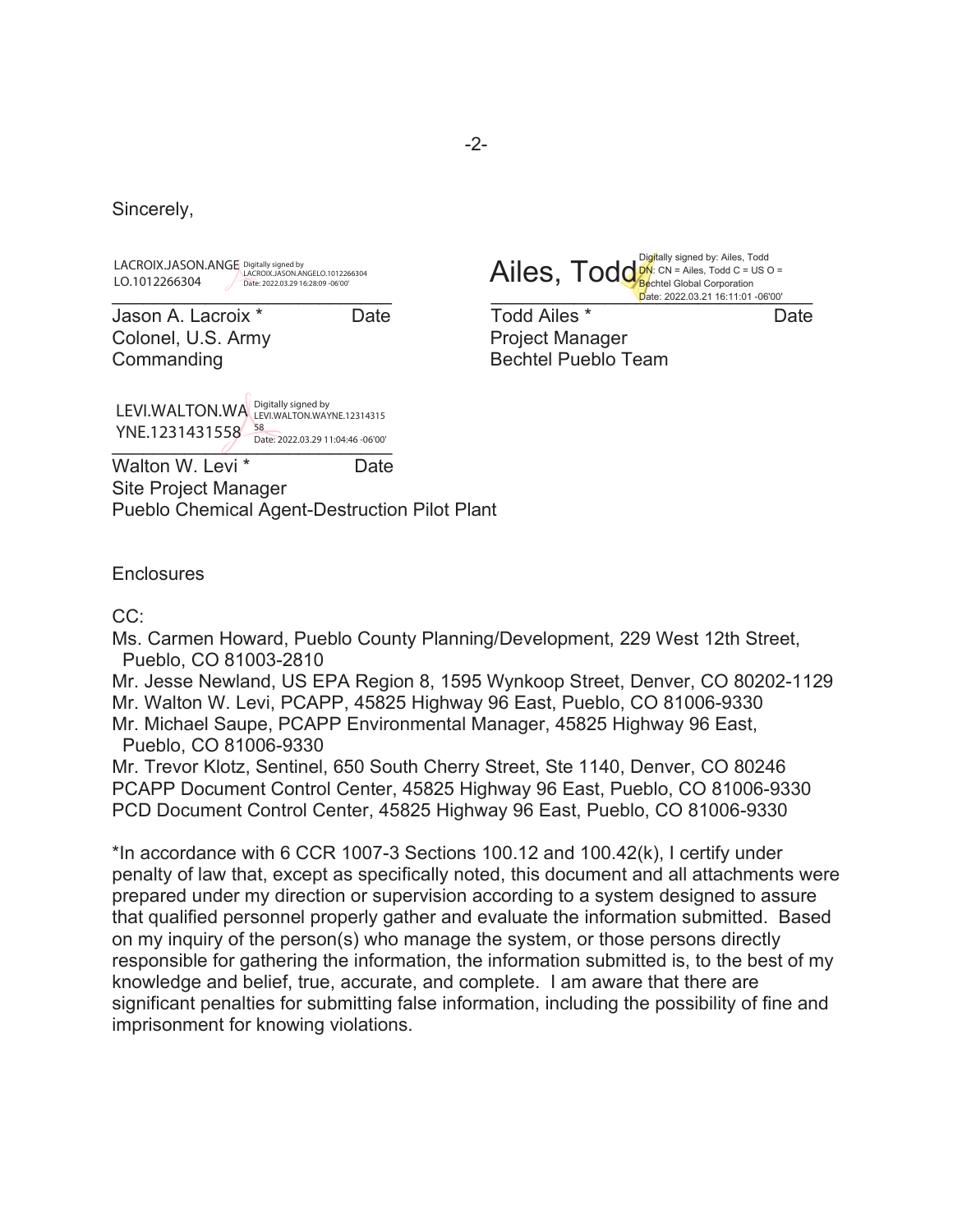#### **PCD Permit Modification Request**

| <b>PCD Permit Number:</b>                 | $CO-13-12-23-01$                                                      |
|-------------------------------------------|-----------------------------------------------------------------------|
| <b>Permit Modification Request Title:</b> | Attachment 9, Revisions to 24852-GPP-GGL-00302<br>(Modification S006) |
| <b>Classification:</b>                    | Class 2 Permit Modification Request                                   |

#### **Description of Changes:**

The Permittees at the Pueblo Chemical Depot (PCD) request approval of this Class 2 permit modification request (PMR) to revise the laboratory document 24852-GPP-GGL-00302 (DAAMS by GC-MSD) listed in Attachment 9 of Annex 3 of the PCD Hazardous Waste Permit, No. CO- $13 - 12 - 23 - 01$ .

The laboratory document 24852-GPP-GGL-00302 contains Export Controlled Information (ECI). An ECI version of PMR S006 (Chron22-00870; EMO-22-050) includes this laboratory document with descriptions of and rationales for the proposed changes. This non-ECI version of the PMR does not include the laboratory document.

A request for temporary authorization to implement the proposed modifications is being transmitted in accordance with 6 CCR 1007-3  $\S 100.63(e)$  in a separate letter (Chron22-00869; EMO-22-049).

## **Permit Modification History**

The proposed revision to the Permit Modification History provides a description of the revisions to the permit pursuant to approval of this request (Enclosure 1).

#### **Attachment 9**

The proposed change to the revision number from "008" to "009" for 24852-GPP-GGL-00302 (DAAMS by GC-MSD) is shown in Enclosure 2.

## 24852-GPP-GGL-00302, Revision 009

The laboratory method 24852-GPP-GGL-00302 was previously updated to Revision 008 to include a new sample analysis technique for the Depot Area Air Monitoring System (DAAMS) samples collected from the Static Detonation Chamber (SDC) Complex. This Revision 008 was submitted with the Pueblo Chemical Agent-Destruction Pilot Plant (PCAPP) PMR B017 and included in the PCD Permit by PMR S003, which were approved by the Colorado Department of Public Health and Environment (CDPHE) on October 11, 2021 and October 27, 2021, respectively. After samples were analyzed using the new sample analysis technique, it was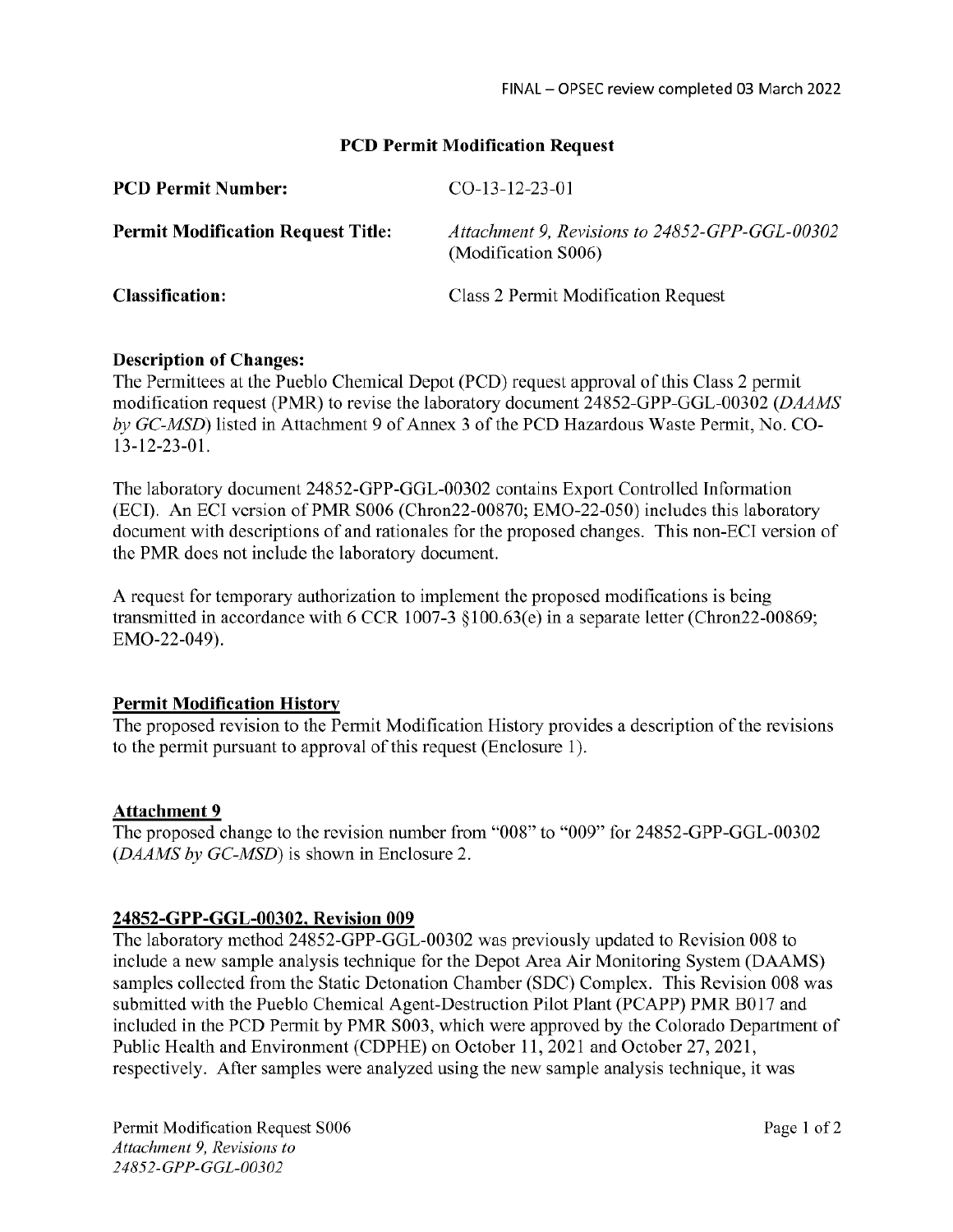determined that the system of the technique was reduced in quality by a chemical material that caused interference in the analysis. This chemical material, not related to mustard agent (HD), complicated the analysis of the samples. This interference issue has been addressed in this Revision 009 by including a new set of analysis techniques that effectively prevents degradation of the system (interference presence). Also included in the previous Revision 008 was an inadvertent change to how a calibration curve is treated. This change has been modified in this Revision 009 by reverting back to the same treatment of calibration curves included in Revision 007.

The proposed changes are shown using "track changes," and the explanations for the changes are annotated using "comment balloons" within the laboratory document in Enclosure 3.

#### **Justification for Changes:**

The proposed revisions include laboratory method improvements to address the increase in instrument maintenance caused by interference observed during the analyses of SDC DAAMS samples. These proposed revisions are necessary to prevent disruption of ongoing laboratory waste sampling and analysis and waste management activities during operations.

#### **Justification for Classification:**

In accordance with 6 CCR 1007-3 Part 100, Section 100.63 and Appendix I to Section 100.63, the following supports the determination that this PMR meets the criteria for classification as a Class 2 modification.

6 CCR 1007-3 Part 100, Appendix I, B.1.d.: Other requested changes to waste sampling or analysis methods that are not considered to be in response to agency guidance or regulations, associated with F039 (multi-source leachate) sampling or analysis methods, and associated with underlying hazardous constituents in ignitable or corrosive wastes. (Class 2) modification)

#### **Enclosures:**

- Enclosure 1: Permit Change Page - Permit Modification History
- Enclosure 2: Permit Change Page - Attachment 9
- Proposed revisions to the DAAMS by GC-MSD (24852-GPP-GGL-00302), Enclosure 3: with changes depicted using "track changes"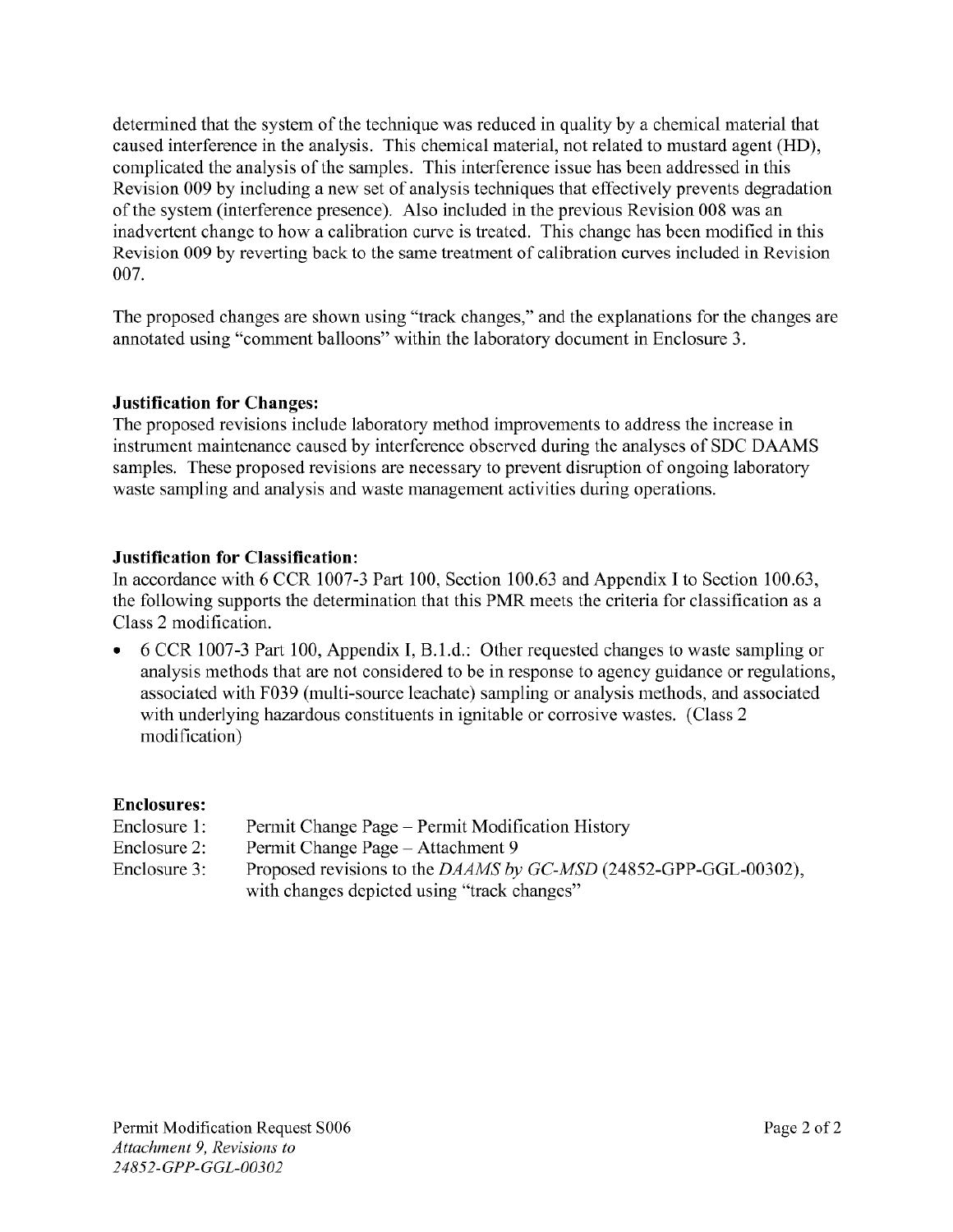**Enclosure 1** 

Permit Change Page - Permit Modification History

Permit Modification Request S006 Attachment 9, Revisions to 24852-GPP-GGL-00302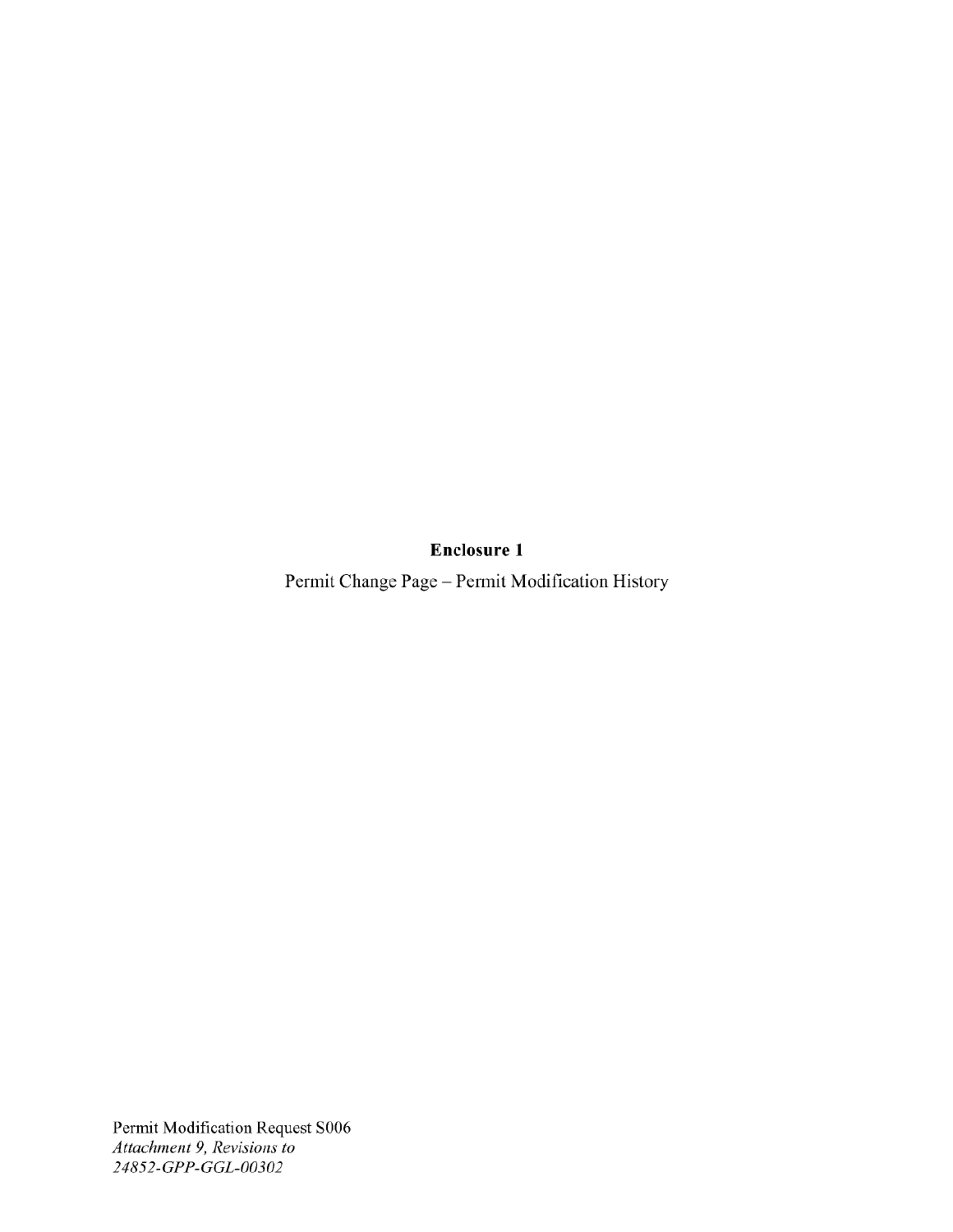## PERMIT MODIFICATION HISTORY

| Mod                                           | <b>Class</b>   | Approval<br>Date | Section                                            | Page(s)                                                                                  | Modification                                                                                                                                                                                                          |  |
|-----------------------------------------------|----------------|------------------|----------------------------------------------------|------------------------------------------------------------------------------------------|-----------------------------------------------------------------------------------------------------------------------------------------------------------------------------------------------------------------------|--|
| S008 (22-<br>009)<br><b>NOD</b><br>$(22-023)$ |                | 2/10/2022        | Annex $3 - Part VII$<br>Annex $3 -$ Attachment 13B | VII-10 and VII-18<br>13B-24, 13B-47, 13B-49,<br>13B-64 to 13B-66, 13B-<br>69, and 13B-76 | This modification updates Part VII to<br>restrict shakedown feed rates to the<br>demonstrated capabilities of the SDC<br>units from the Non-Agent Surrogate<br>Trial Burn, of six 4.2-inch mortars<br>HD/HT per hour. |  |
| <b>S006</b><br>$(22-0048)$                    | $\overline{2}$ | <b>TBD</b>       | Annex 3. Attachment 9                              | <b>Attachment 9-2</b>                                                                    | This permit modification updates the<br>revision number and date for the<br>laboratory document DAAMS by<br>GC-MSD (24852-GPP-GGL-00302)<br>listed in Annex 3, Attachment 9.                                          |  |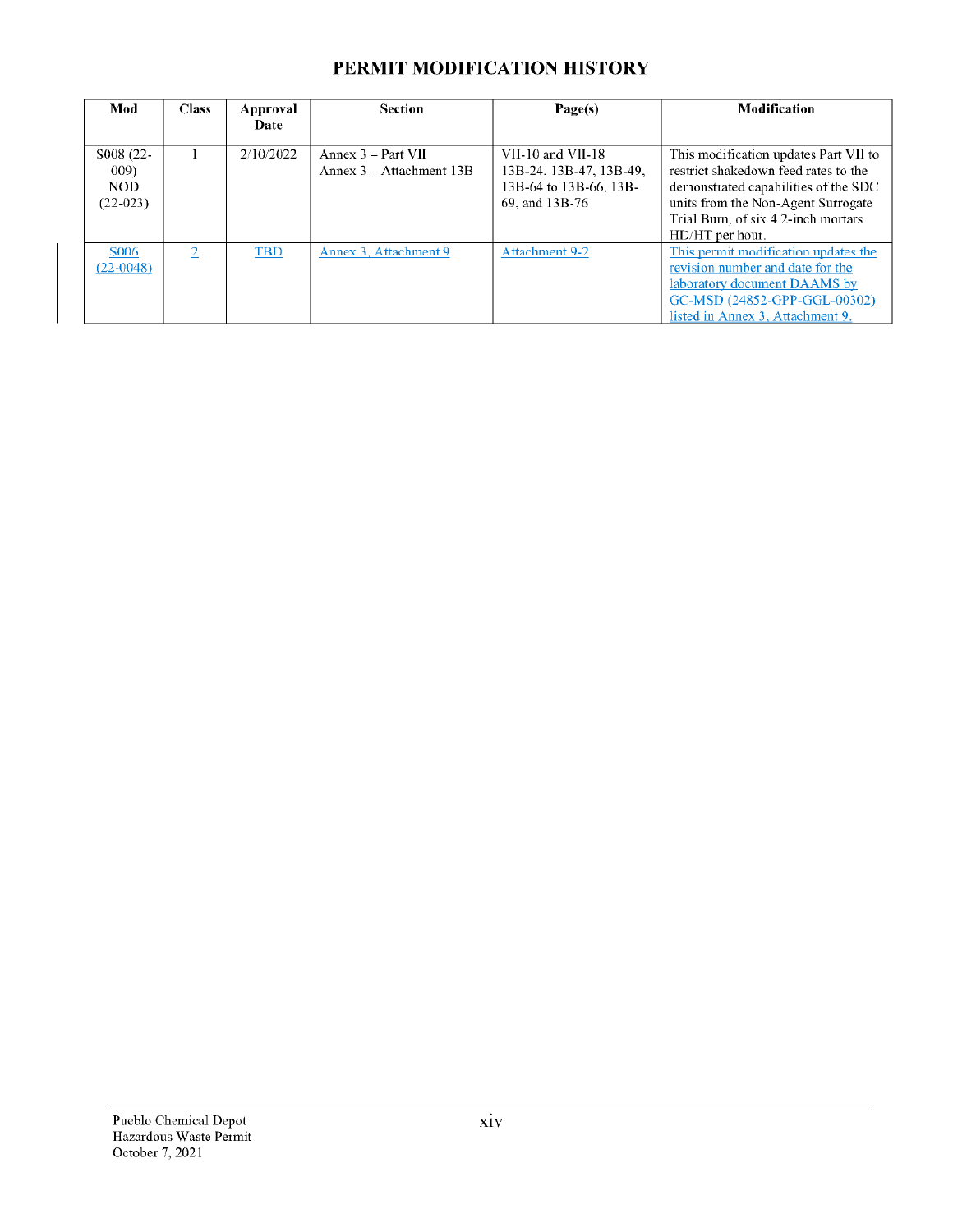# **Enclosure 2**

Permit Change Page - Attachment 9

Permit Modification Request S006 Attachment 9, Revisions to 24852-GPP-GGL-00302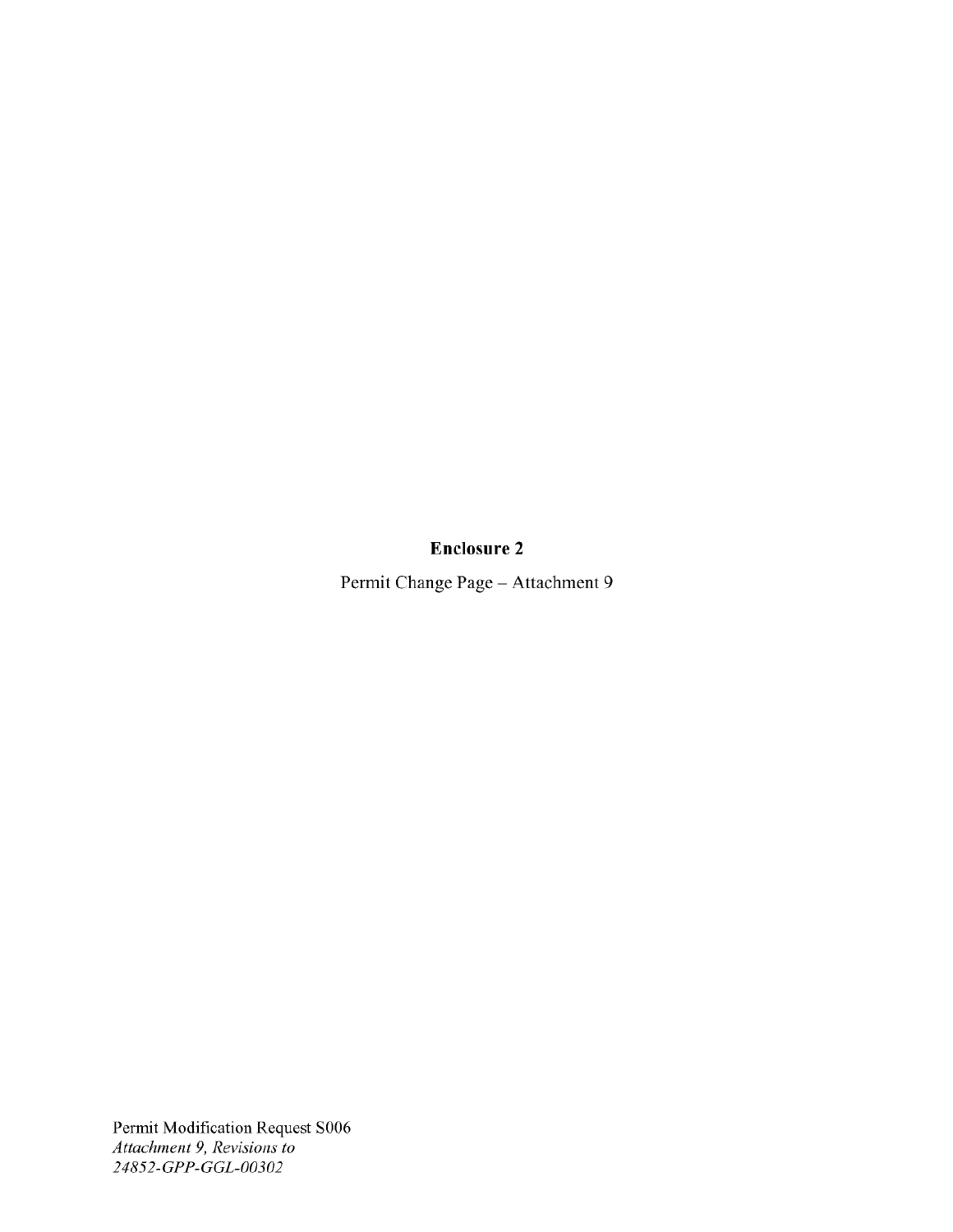| Document Title                                               | Document Number     | Rev (PCN) | Date          |
|--------------------------------------------------------------|---------------------|-----------|---------------|
| [ECI] Mustard Agent in Aqueous Matrix by GC-<br>MSD          | 24852-GPP-GGL-00204 | 005       | 10/13/2021    |
| [ECI] Determination of HD/HT in a Solid Matrix by<br>GC-MSD  | 24852-GPP-GGL-00211 | 004       | 10/14/2021    |
| [ECI] Mustard Agent (HD) in Air by MINICAMS                  | 24852-GPP-GGL-00301 | 011       | 10/14/2021    |
| [ECI] DAAMS by GC-MSD                                        | 24852-GPP-GGL-00302 | 008009    | 10/13/2021TBD |
| [ECI] DAAMS by GC-FPD                                        | 24852-GPP-GGL-00303 | 003       | 10/15/2019    |
| [ECI] MINICAMS Operations (10 Minute Cycle)<br>With Dilution | 24852-GPP-GGL-00310 | 000       | 4/14/2021     |
| [ECI] Collection and Submission of Laboratory<br>Records     | 24852-GPP-GGL-DP024 | 003       | 4/12/2021     |

Notes:

Most current approved versions will be used. Revision date (m/d/year) correlates to date published in Electronic Document Management System

- Export-Controlled Information  $\operatorname{ECI}$
- SOP **Standing Operating Procedure**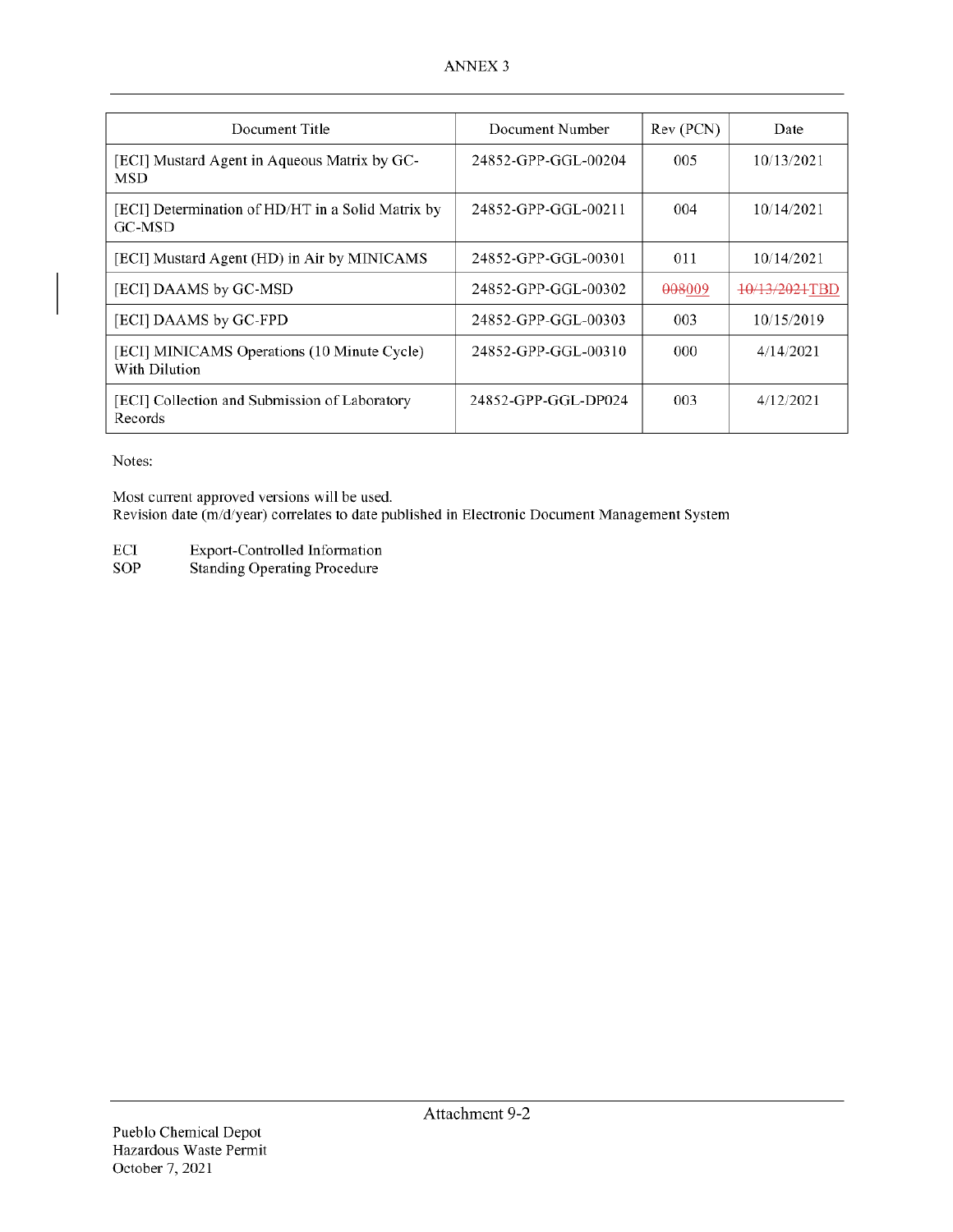## **Enclosure 3**

Proposed revisions to the DAAMS by GC-MSD (24852-GPP-GGL-00302),<br>with changes depicted using "track changes"

Permit Modification Request S006 Attachment 9, Revisions to 24852-GPP-GGL-00302